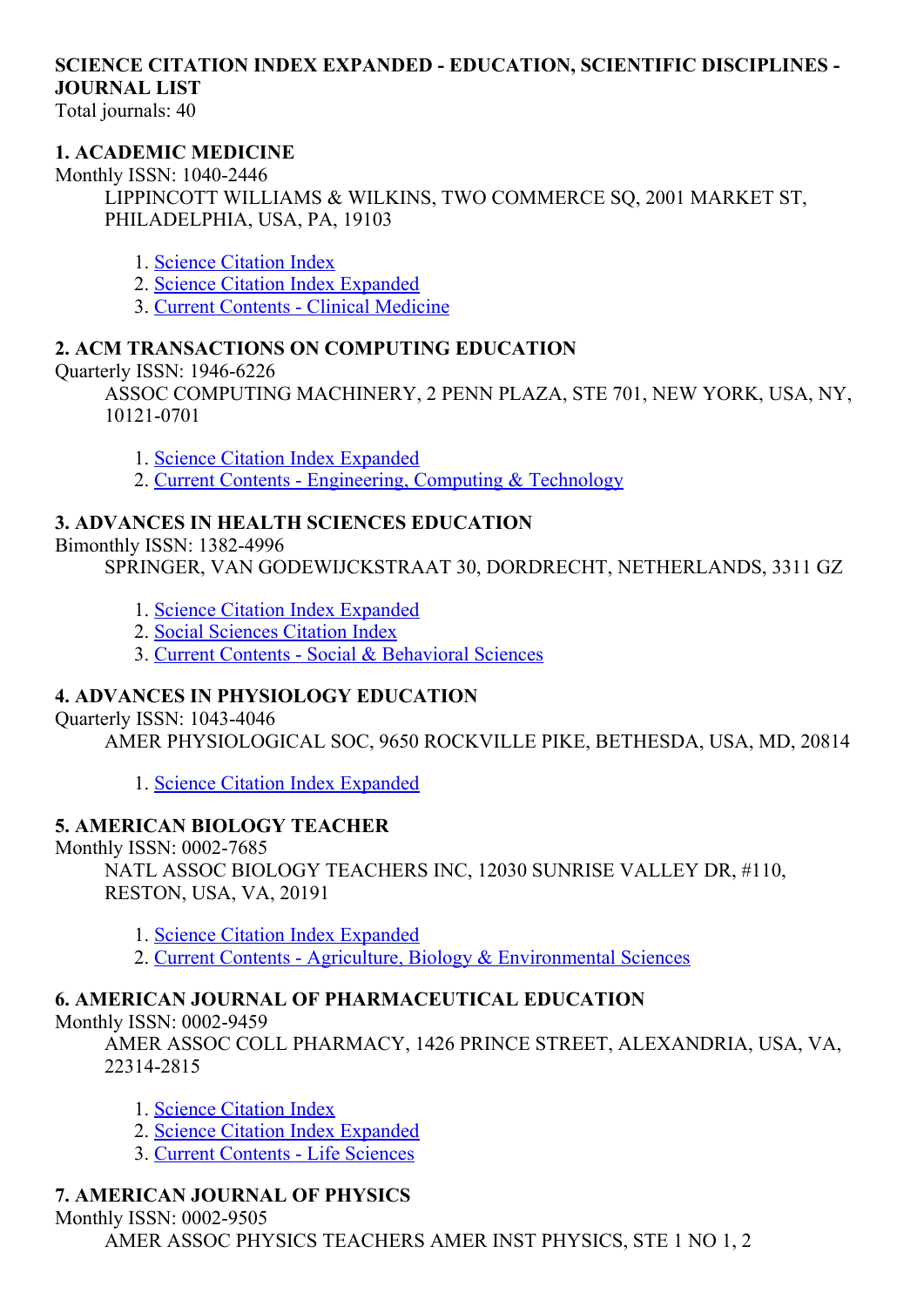#### HUNTINGTON QUADRANGLE, MELVILLE, USA, NY, 11747-4502

- 1. Science [Citation](http://thomsonreuters.com/science-citation-index-expanded) Index
- 2. Science Citation Index [Expanded](http://thomsonreuters.com/science-citation-index-expanded)
- 3. Current Contents Physical, [Chemical](http://thomsonreuters.com/current-contents-connect) & Earth Sciences

#### 8. ANATOMICAL SCIENCES EDUCATION

Bimonthly ISSN: 1935-9772

WILEY-BLACKWELL, 111 RIVER ST, HOBOKEN, USA, NJ, 07030-5774

1. Science Citation Index [Expanded](http://thomsonreuters.com/science-citation-index-expanded)

#### 9. BIOCHEMISTRY AND MOLECULAR BIOLOGY EDUCATION

Bimonthly ISSN:  $1470-8175$ 

WILEY-BLACKWELL, 111 RIVER ST, HOBOKEN, USA, NJ, 07030-5774

1. Science Citation Index [Expanded](http://thomsonreuters.com/science-citation-index-expanded)

#### 10. BMC MEDICAL EDUCATION

Irregular ISSN: 14726920

BIOMED CENTRAL LTD, 236 GRAYS INN RD, FLOOR 6, LONDON, ENGLAND, WC1X 8HL

- 1. Science Citation Index [Expanded](http://thomsonreuters.com/science-citation-index-expanded)
- 2. Social [Sciences](http://thomsonreuters.com/social-sciences-citation-index) Citation Index
- 3. Current Contents Social & [Behavioral](http://thomsonreuters.com/current-contents-connect/) Sciences
- 4. Current Contents Clinical [Medicine](http://thomsonreuters.com/current-contents-connect)

### 11. CBELIFE SCIENCES EDUCATION

**Ouarterly ISSN: 1931-7913** 

AMER SOC CELL BIOLOGY, 8120 WOODMONT AVE, STE 750, BETHESDA, USA, MD, 208142755

1. Science Citation Index [Expanded](http://thomsonreuters.com/science-citation-index-expanded)

# 12. CHEMISTRY EDUCATION RESEARCH AND PRACTICE

Quarterly ISSN: 11094028

ROYAL SOC CHEMISTRY, THOMAS GRAHAM HOUSE, SCIENCE PARK, MILTON RD, CAMBRIDGE, ENGLAND, CAMBS, CB4 0WF

- 1. Science Citation Index [Expanded](http://thomsonreuters.com/science-citation-index-expanded)
- 2. Social [Sciences](http://thomsonreuters.com/social-sciences-citation-index) Citation Index
- 3. Current Contents Social & [Behavioral](http://thomsonreuters.com/current-contents-connect/) Sciences

#### 13. COMPUTER APPLICATIONS IN ENGINEERING EDUCATION

Quarterly ISSN: 1061-3773

WILEY-BLACKWELL, 111 RIVER ST, HOBOKEN, USA, NJ, 07030-5774

1. Science Citation Index [Expanded](http://thomsonreuters.com/science-citation-index-expanded)

#### 14. ENGINEERING STUDIES

Tri-annual ISSN: 1937-8629

ROUTLEDGE JOURNALS, TAYLOR & FRANCIS LTD, 4 PARK SOUARE, MILTON PARK, ABINGDON, ENGLAND, OXFORDSHIRE, OX14 4RN

1. Science Citation Index [Expanded](http://thomsonreuters.com/science-citation-index-expanded)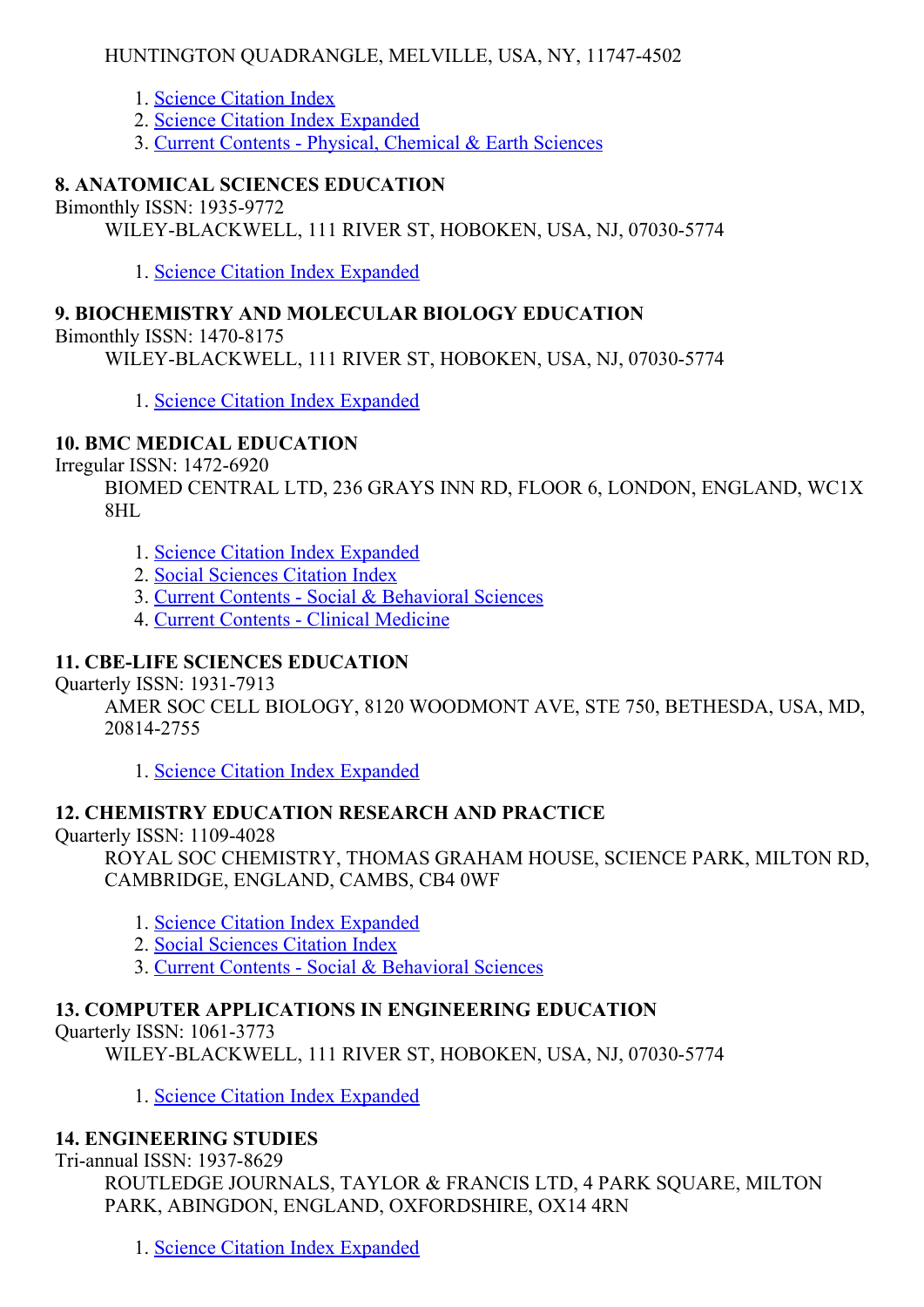- 2. Social [Sciences](http://thomsonreuters.com/social-sciences-citation-index) Citation Index
- 3. Current Contents Social & [Behavioral](http://thomsonreuters.com/current-contents-connect/) Sciences
- 4. Current Contents [Engineering,](http://thomsonreuters.com/current-contents-connect) Computing & Technology

# 15. EUROPEAN JOURNAL OF DENTAL EDUCATION

Quarterly ISSN: 1396-5883

WILEY-BLACKWELL, 111 RIVER ST, HOBOKEN, USA, NJ, 07030-5774

1. Science Citation Index [Expanded](http://thomsonreuters.com/science-citation-index-expanded)

# 16. EUROPEAN JOURNAL OF PHYSICS

Bimonthly ISSN: 0143-0807

IOP PUBLISHING LTD, TEMPLE CIRCUS, TEMPLE WAY, BRISTOL, ENGLAND, BS1 6BE

1. Science Citation Index [Expanded](http://thomsonreuters.com/science-citation-index-expanded)

2. Current Contents - Physical, [Chemical](http://thomsonreuters.com/current-contents-connect) & Earth Sciences

#### 17. HEMATOLOGY-AMERICAN SOCIETY OF HEMATOLOGY EDUCATION PROGRAM Annual ISSN: 1520-4391

AMER SOC HEMATOLOGY, 2021 L ST NW, SUITE 900, WASHINGTON, USA, DC, 20036

1. Science Citation Index [Expanded](http://thomsonreuters.com/science-citation-index-expanded)

# 18. IEEE TRANSACTIONS ON EDUCATION

Ouarterly ISSN: 0018-9359

IEEE-INST ELECTRICAL ELECTRONICS ENGINEERS INC, 445 HOES LANE, PISCATAWAY, USA, NJ, 088554141

- 1. Science [Citation](http://thomsonreuters.com/science-citation-index-expanded) Index
- 2. Science Citation Index [Expanded](http://thomsonreuters.com/science-citation-index-expanded)
- 3. Current Contents [Engineering,](http://thomsonreuters.com/current-contents-connect) Computing & Technology

# 19. INDIAN JOURNAL OF PHARMACEUTICAL EDUCATION AND RESEARCH

Quarterly ISSN: 0019-5464

ASSOC PHARMACEUTICAL TEACHERS INDIA, ALAMEEN COLL PHARMACY, OPP LALBACH MAIN GATE, HOSUR MAIN RD, BANGALORE, INDIA, 560 027

1. Science Citation Index [Expanded](http://thomsonreuters.com/science-citation-index-expanded)

# 20. INTERNATIONAL JOURNAL OF ELECTRICAL ENGINEERING EDUCATION

**Ouarterly ISSN: 0020-7209** 

SAGE PUBLICATIONS LTD, 1 OLIVERS YARD, 55 CITY ROAD, LONDON, ENGLAND, EC1Y 1SP

1. Science Citation Index [Expanded](http://thomsonreuters.com/science-citation-index-expanded)

2. Current Contents - [Engineering,](http://thomsonreuters.com/current-contents-connect) Computing & Technology

# 21. INTERNATIONAL JOURNAL OF ENGINEERING EDUCATION

Bimonthly ISSN: 0949-149X

TEMPUS PUBLICATIONS, IJEE , ROSSMORE,, DURRUS, BANTRY, IRELAND, COUNTY CORK, 00000

1. Science Citation Index [Expanded](http://thomsonreuters.com/science-citation-index-expanded)

2. Current Contents - [Engineering,](http://thomsonreuters.com/current-contents-connect) Computing & Technology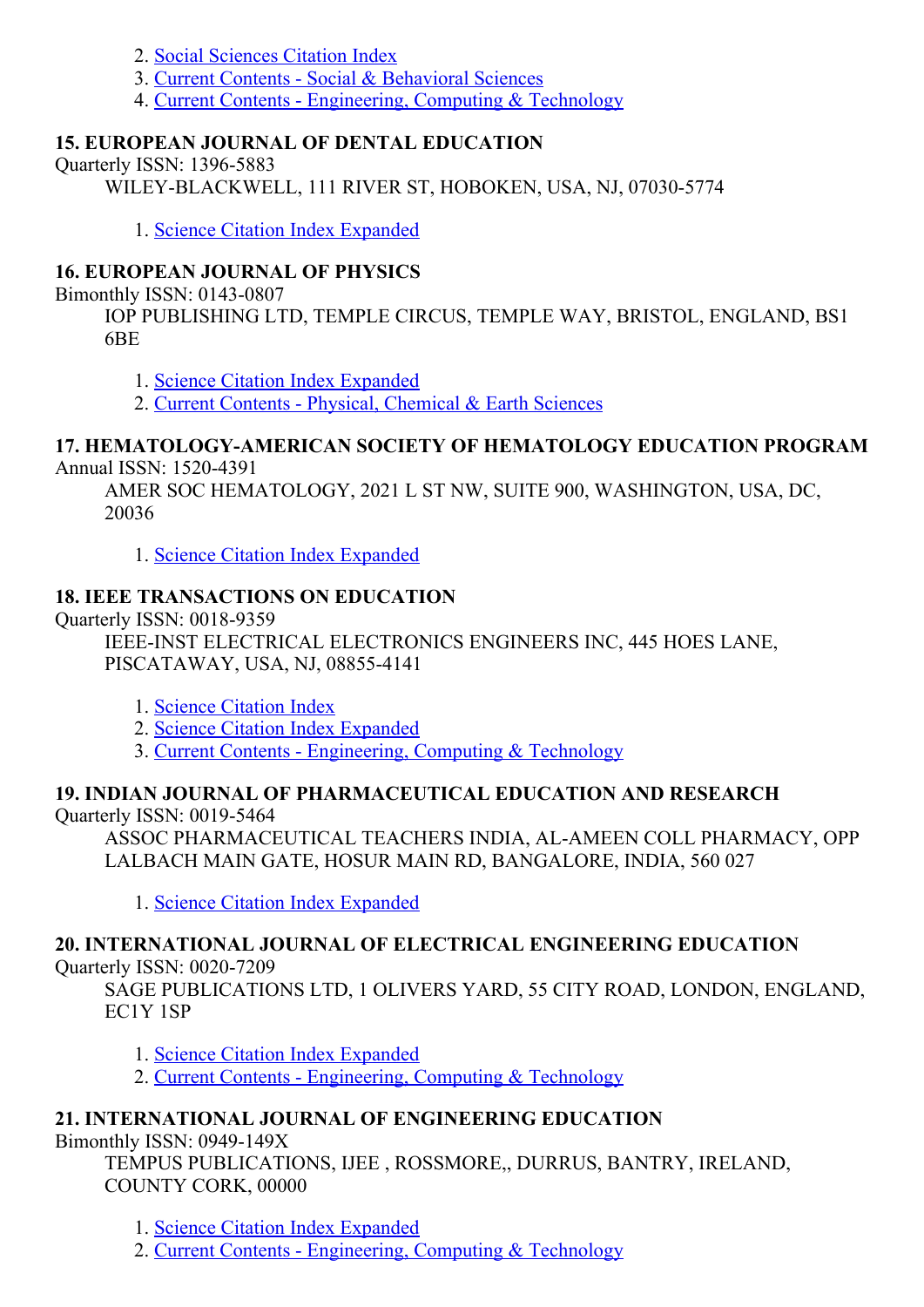#### 22. INTERNATIONAL JOURNAL OF TECHNOLOGY AND DESIGN EDUCATION

Ouarterly ISSN: 0957-7572

SPRINGER, VAN GODEWIJCKSTRAAT 30, DORDRECHT, NETHERLANDS, 3311 GZ

1. Science Citation Index [Expanded](http://thomsonreuters.com/science-citation-index-expanded)

#### 23. JOURNAL OF BIOLOGICAL EDUCATION

Quarterly ISSN: 0021-9266

ROUTLEDGE JOURNALS, TAYLOR & FRANCIS LTD, 4 PARK SQUARE, MILTON PARK, ABINGDON, ENGLAND, OXFORDSHIRE, OX14 4RN

- 1. Science Citation Index [Expanded](http://thomsonreuters.com/science-citation-index-expanded)
- 2. Current Contents Agriculture, Biology & [Environmental](http://thomsonreuters.com/current-contents-connect/) Sciences
- 3. [Zoological](http://thomsonreuters.com/zoological-record) Record
- 4. BIOSIS [Previews](http://thomsonreuters.com/biosis-previews)

#### 24. JOURNAL OF CANCER EDUCATION

Quarterly ISSN: 0885-8195

SPRINGER, 233 SPRING ST, NEW YORK, USA, NY, 10013

- 1. Science Citation Index [Expanded](http://thomsonreuters.com/science-citation-index-expanded)
- 2. Current Contents Clinical [Medicine](http://thomsonreuters.com/current-contents-connect)

### 25. JOURNAL OF CHEMICAL EDUCATION

#### Monthly ISSN: 0021-9584

AMER CHEMICAL SOC, 1155 16TH ST, NW, WASHINGTON, USA, DC, 20036

- 1. Science [Citation](http://thomsonreuters.com/science-citation-index-expanded) Index
- 2. Science Citation Index [Expanded](http://thomsonreuters.com/science-citation-index-expanded)
- 3. Current Contents Physical, [Chemical](http://thomsonreuters.com/current-contents-connect) & Earth Sciences

# 26. JOURNAL OF CONTINUING EDUCATION IN THE HEALTH PROFESSIONS

Quarterly ISSN: 0894-1912

WILEY PERIODICALS, INC, ONE MONTGOMERY ST, SUITE 1200, SAN FRANCISCO, USA, CA, 94104

- 1. Science Citation Index [Expanded](http://thomsonreuters.com/science-citation-index-expanded)
- 2. Current Contents Clinical [Medicine](http://thomsonreuters.com/current-contents-connect)

#### 27. JOURNAL OF ENGINEERING EDUCATION

Quarterly ISSN: 1069-4730

AMER SOC ENGINEERING EDUCATION, 1818 N ST, N W, STE 600, WASHINGTON, USA, DC, 20036

- 1. Science Citation Index [Expanded](http://thomsonreuters.com/science-citation-index-expanded)
- 2. Social [Sciences](http://thomsonreuters.com/social-sciences-citation-index) Citation Index
- 3. Current Contents Social & [Behavioral](http://thomsonreuters.com/current-contents-connect/) Sciences
- 4. Current Contents [Engineering,](http://thomsonreuters.com/current-contents-connect) Computing & Technology

#### 28. JOURNAL OF MATERIALS EDUCATION

Tri-annual ISSN: 0738-7989

INT COUNCIL MATERIALS EDUCATION, UNIV N TEXAS, 1155 UNION CIRCLE #30510, DENTON, USA, TX, 76203-5017

1. Science Citation Index [Expanded](http://thomsonreuters.com/science-citation-index-expanded)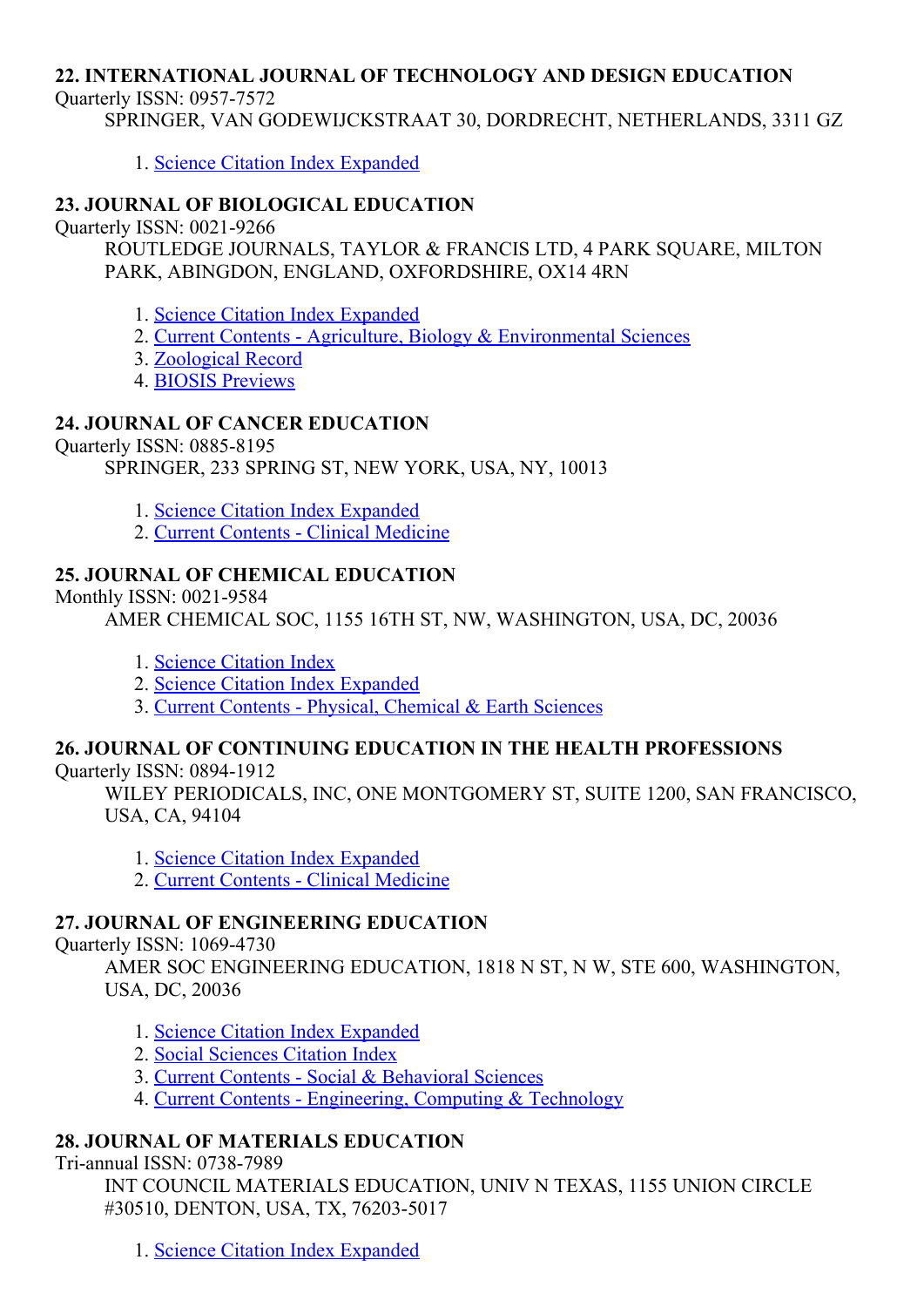#### 29. JOURNAL OF NUTRITION EDUCATION AND BEHAVIOR

Bimonthly ISSN: 1499-4046

ELSEVIER SCIENCE INC, 360 PARK AVE SOUTH, NEW YORK, USA, NY, 10010-1710

- 1. Science Citation Index [Expanded](http://thomsonreuters.com/science-citation-index-expanded)
- 2. Current Contents Agriculture, Biology & [Environmental](http://thomsonreuters.com/current-contents-connect/) Sciences

#### 30. JOURNAL OF PROFESSIONAL ISSUES IN ENGINEERING EDUCATION AND **PRACTICE**

Ouarterly ISSN: 1052-3928

ASCEAMER SOC CIVIL ENGINEERS, 1801 ALEXANDER BELL DR, RESTON, USA, VA, 20191-4400

1. Science Citation Index [Expanded](http://thomsonreuters.com/science-citation-index-expanded)

2. Current Contents - [Engineering,](http://thomsonreuters.com/current-contents-connect) Computing & Technology

#### 31. JOURNAL OF SCHOOL HEALTH

Monthly ISSN: 0022-4391

WILEY-BLACKWELL, 111 RIVER ST, HOBOKEN, USA, NJ, 07030-5774

- 1. Science Citation Index [Expanded](http://thomsonreuters.com/science-citation-index-expanded)
- 2. Social [Sciences](http://thomsonreuters.com/social-sciences-citation-index) Citation Index
- 3. Current Contents Social & [Behavioral](http://thomsonreuters.com/current-contents-connect/) Sciences

### 32. JOURNAL OF SCIENCE EDUCATION AND TECHNOLOGY

Quarterly ISSN: 1059-0145

SPRINGER, 233 SPRING ST, NEW YORK, USA, NY, 10013

- 1. Science Citation Index [Expanded](http://thomsonreuters.com/science-citation-index-expanded)
- 2. Social [Sciences](http://thomsonreuters.com/social-sciences-citation-index) Citation Index
- 3. Current Contents Social & [Behavioral](http://thomsonreuters.com/current-contents-connect/) Sciences

#### 33. JOURNAL OF SURGICAL EDUCATION

Bimonthly ISSN: 1931-7204

ELSEVIER SCIENCE INC, 360 PARK AVE SOUTH, NEW YORK, USA, NY, 10010-1710

- 1. Science Citation Index [Expanded](http://thomsonreuters.com/science-citation-index-expanded)
- 2. Current Contents Clinical [Medicine](http://thomsonreuters.com/current-contents-connect)

#### 34. JOURNAL OF VETERINARY MEDICAL EDUCATION

Ouarterly ISSN: 0748-321X

UNIV TORONTO PRESS INC, JOURNALS DIVISION, 5201 DUFFERIN ST, DOWNSVIEW, TORONTO, CANADA, ON, M3H 5T8

1. Science Citation Index [Expanded](http://thomsonreuters.com/science-citation-index-expanded)

#### 35. MEDICAL EDUCATION

Monthly ISSN: 0308-0110

WILEY-BLACKWELL, 111 RIVER ST, HOBOKEN, USA, NJ, 07030-5774

- 1. Science [Citation](http://thomsonreuters.com/science-citation-index-expanded) Index
- 2. Science Citation Index [Expanded](http://thomsonreuters.com/science-citation-index-expanded)
- 3. Current Contents Clinical [Medicine](http://thomsonreuters.com/current-contents-connect)

#### 36. MEDICAL TEACHER